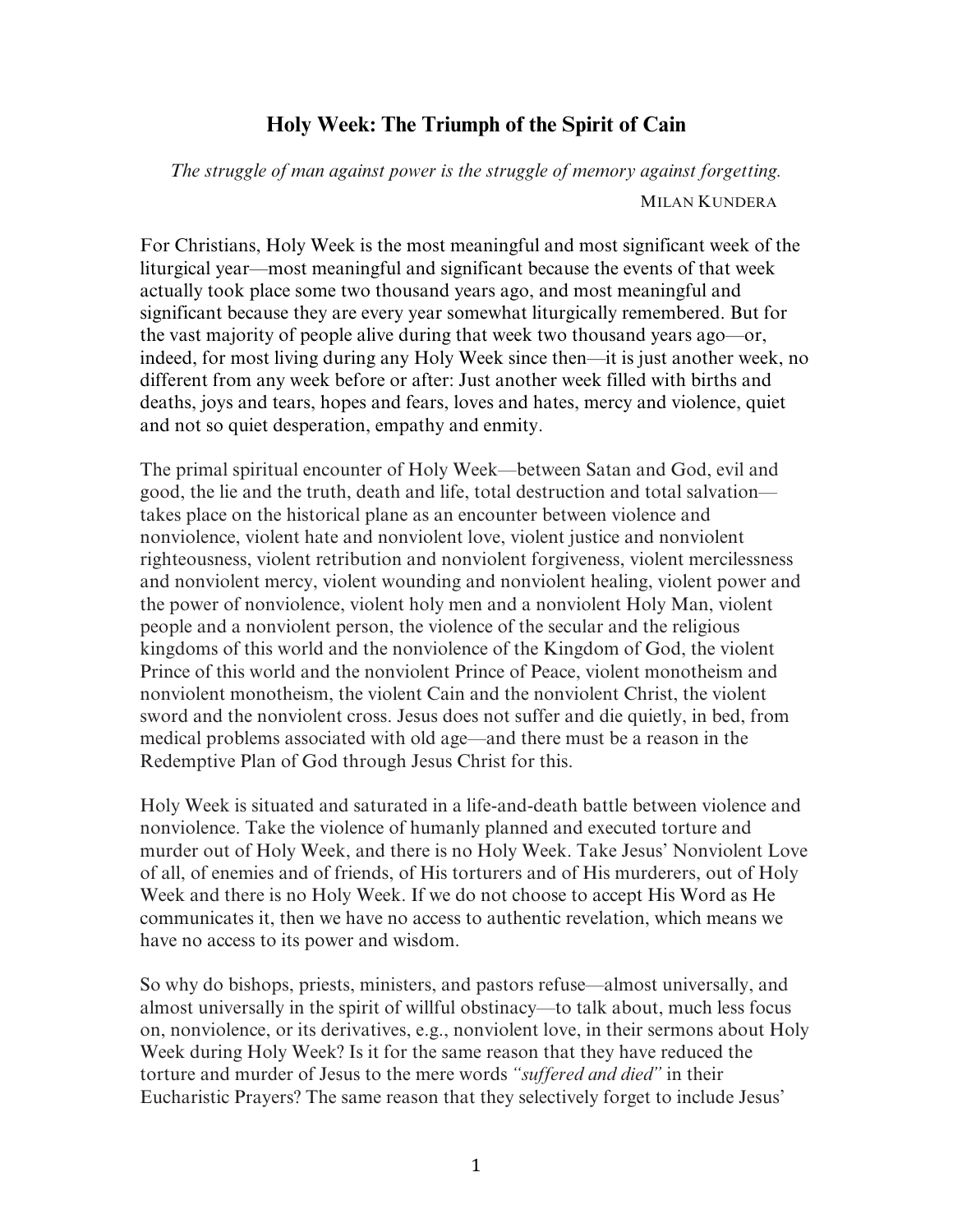response of Nonviolent Love towards His torturers and murderers in those same prayers?

Is it for the same reason that the Apostles' Creed and the Nicene Creed are employed as the two fundamental public creeds of their Churches—two restatements of individual and communal beliefs that fail utterly to mention Christ's Way of nonviolent love of friends and enemies? Why is it that these Creeds jump, non-stop, from the cradle to the crucifixion, ignoring the crucial revelation and teaching of the nonviolent love of all—always—which is the will of the Father done in heaven that Jesus comes to proclaim, by word and deed, must be done on earth as it is in heaven (Mt 5:38-48; Lk 6 27-36; Mt 6:10; Catechism of the Catholic Church, §2822). *"[B]orn of the Virgin Mary, suffered under Pontius Pilate, was crucified, died and was buried,"* reads the Apostles' Creed*. "He came down from heaven, and by the power of the Holy Spirit was incarnate of the Virgin Mary and became man. For our sake He was crucified under Pontius Pilate, suffered, died and was buried,"* reads the Nicene Creed. Is it a matter of 'out of sight, out of mind,' in order to leave unquestioned and unquestionable the *status quo* which is already in view and in the mind?

Nowhere did the authors of these Creeds deem it necessary or worthy of mention that Jesus did not just die. He was **murdered.** An act of violence was responsible for His death—that's what the word murder communicates. Murdered means someone is intentionally killed by another person or persons. In this case, Jesus was intentionally killed by the violent religious and political rulers of His time and place, and by people who accepted to live in their spirit and according to their direction. Jesus is a victim of religious and state violence. More precisely, He is a victim of those human beings—whether they be a Pilate or a Caiaphas, a soldier or an armed servant— who buy into the violence and enmity justifying myths of a religion and/or of a state. Jesus came to free every human being and all humanity from being enslaved by the hypnotic spell of these mythical, non-existent, idolatrous, hideous and hellish gods of violence and enmity made in the image and likeness of fallen man. He accomplished this Divine Task by revealing in His words, and deeds, life and death, the true image of God, namely, God as *Father of all,* God as Nonviolent Love (*Agape)* of all—always.

Is it even rational to believe that the manner of Jesus' death and the Spirit in which He dies are irrelevant to the salvific truth and saving grace that God desires to communicate about Himself, His Will and His Way to humanity through Jesus? Is it possible to honestly hold that Jesus' steadfast response to violence—nonviolent love, and nothing else—demonstrated throughout His entire ordeal during Holy Week, is not essentially significant? That it does not reveal to humanity the knowledge of the power that saves from every form of evil and death, including, most pointedly, all species of violence and enmity?

As of Saturday of Holy Week, the spirit that seduced and possessed Cain has triumphed, as it has triumphed throughout all of human history. As of Saturday,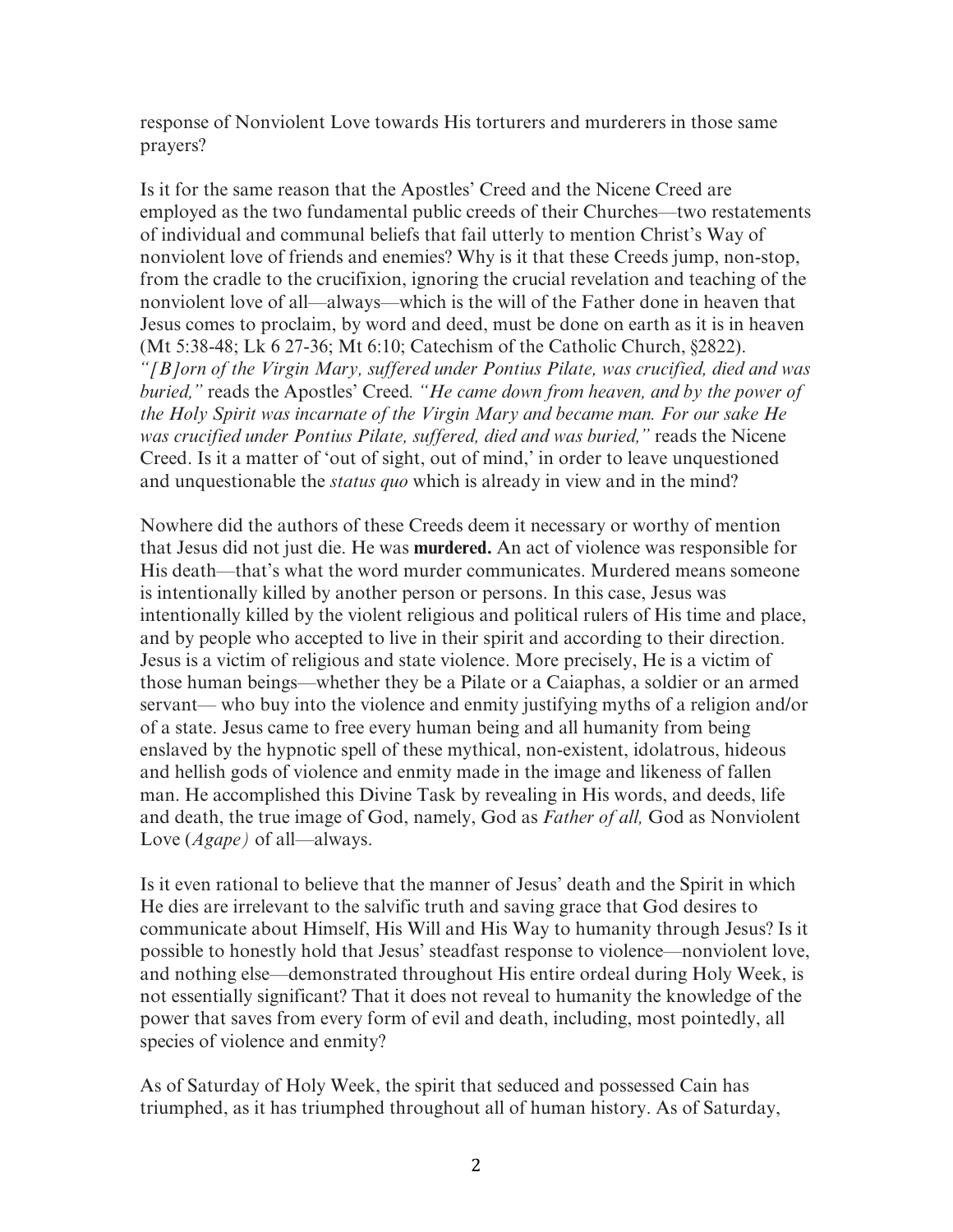Holy Week is just another week glutted, at every point of longitude and latitude on this planet, with anonymous, countless victims of violence, largely forgotten, except in the hearts of those who loved them, where the memories often become the motivation for perpetuating that same violence. As of Saturday of Holy Week violence rules.

As of Saturday of Holy Week, nonviolence and the nonviolent love of all, even lethal enemies, are again incontestably verified by the world as an express ticket to the grave and to doormat status in history. Nonviolence can speak the truth with love—as Jesus did—to those who live by the power of violence, and those who live by the power of violence can snuff out that word out like a bug—as Jesus was—if that is what they want to do.

There is nothing in the torture and murder of the Nonviolent Jesus of the Gospels during Holy Week to suggest that He intended harm, in the short, medium or longterm, to anyone, including His lethal enemies. His steadfast nonviolent love toward both betraying friends and murderous enemies has no motive other than the intention to do the Will of the Father in heaven, to which Jesus wholeheartedly desires to be faithful. He knows that the Will of the Father is that all human beings be saved, and He knows the means by which they will be saved. On earth Jesus loves (*agapé*) as He knows the Father in heaven loves (*agapé*), because He knows this love (*agapé*) is the Will of the Father that must be faithfully and ceaselessly incarnated on earth in order to release the power—the only power—that can save each and all. He knows this love must be made visible by living it, so that each and all can imitate it (His *new commandment*), not only because it is the Way to Eternal Life but also because that Way—the Way of Nonviolent Love of friends and enemies is the Way to participate in the Eternal Life of God *"who is love"* (*agapé*), here and now.

If ever there was a moment when we could see what the Love of God looks like, if ever there was a moment when we could see the Way of "*God who is love"* in action in the flesh, if ever there was a moment to clarify and solidify for ourselves what the imitation of Christ entails, what Jesus' *new commandment—Love one another as I have loved you—*means and calls for, prescribes and proscribes, Holy Week is that moment *par excellence.*

But, if we do not remember Holy Week accurately, if we do not remember the torture and murder of Jesus accurately, if we do not remember that the historical battle two thousand years ago was the battle between the evil of violence and the Nonviolent Love of all, at all times and under all circumstances, then to that extent we will be unable to follow Him properly, 'to love one another as He loves us' correctly. A fuzzy, euphemistic by omission, emaciated, watered-down, poorly articulated remembrance, whether during Holy Week or during the *anamnesis* narrative of the Eucharistic Prayer recited every week, results in the loss of grace otherwise available to a person, to a Christian community, and to all humanity through Jesus' sacrifice of self—an act of self-sacrifice that made the invisible love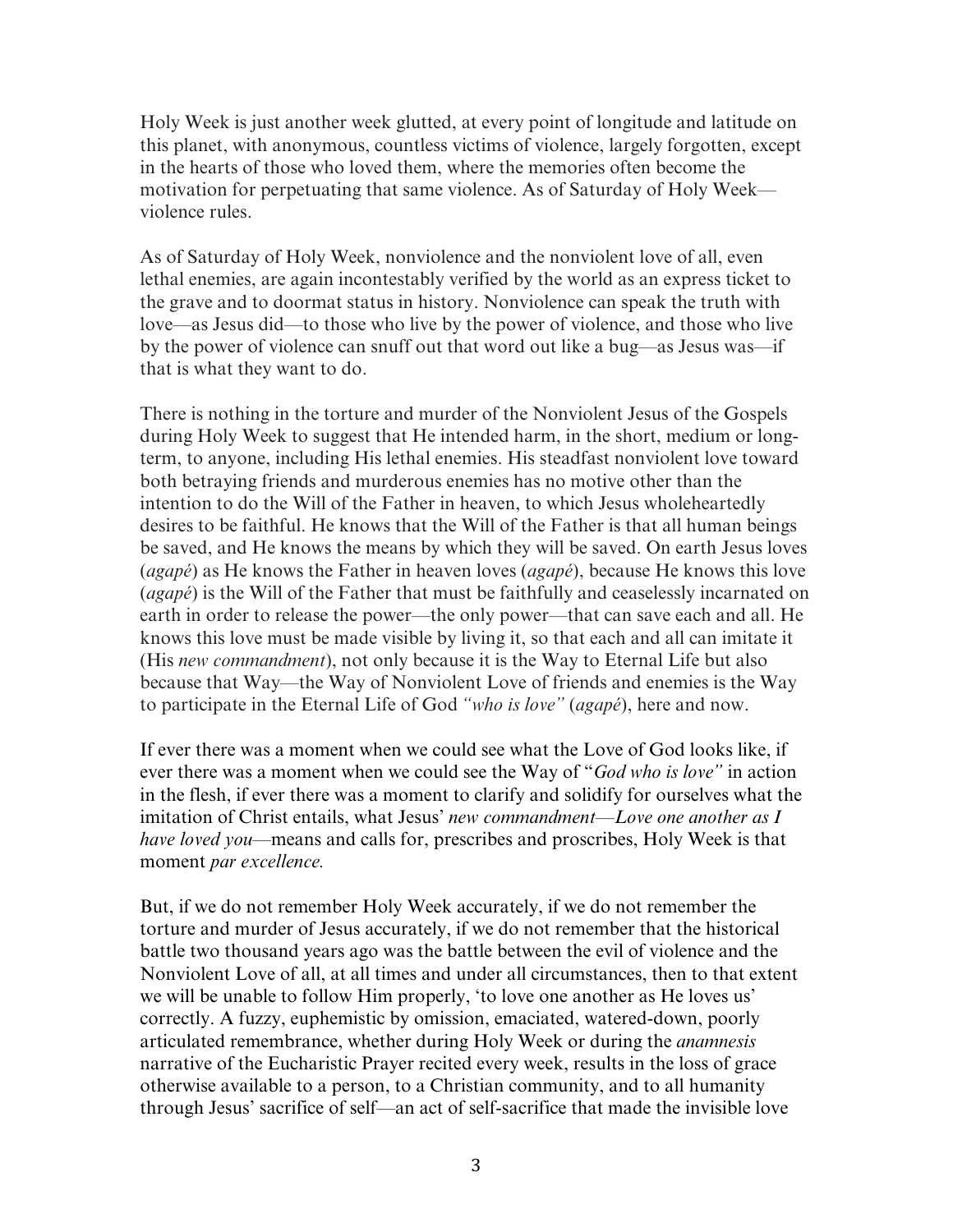(*agapé)* of God supremely visible to human beings trapped in the impenetrable spiritual darkness of disordered desires and passions.

Jesus is indeed a sacrificial victim, but not of some blood-thirsty God who demands His ounce of blood down to the very last drop to avenge a wrong done to him, before he will forgive. He is a victim of violence, of humanity's uninterrupted history of, and nurturing in, violence. He is a victim of individual human beings living in and out of the spirit of violence. But He is a victim of that violence *precisely because* He refuses it. He knows it and calls it what it is: lie, sin, the means and method of Satan, never an activity of God. He refuses to stop loving the violent ones as their *Father in heaven* loves them. He refuses the option of violence and chooses instead the option of Nonviolent Love because He knows that only choosing the Way of God—*agapé—*can impart to those murdering Him, and to all humanity, the gift of the very Life of God—that same Divine Nonviolent *Agapé*—that can save them, and everyone, from falling forever into an eternally inescapable black hole.

Jesus is a sacrificial victim to human violence and for human beings because He chooses nonviolent love of all—even lethal enemies—as His option to confront violence, in order to reveal to humanity the only Way out of the wickedness and snares of otherwise unconquerable evil. The sacrifice of Jesus is a sacrifice of Love.

But as of Saturday of Holy Week, the book on Jesus' life has been closed by the victorious violent ones. It is now entombed, seemingly forever, in the bowels of the earth, together with all the books on all the lives of all the billions of victims of violence—never to be read by anyone. And as far as His opening the gateway to salvation for all humanity, well, He couldn't even save Himself, could He? His unrealistic, impractical, foolish, idealistic Way of Nonviolent Love of friends and enemies was powerless before the power of violence. Wasn't it? It bit the dust and, as of Saturday of Holy Week, was returning to dust. As of Saturday of Holy Week, the power that Cain released into the human condition continued to reign in human existence—with no way out even imaginable. The law of violence and its seed fear—and its most destructive fruit—also fear—simply continue to rule human life, as they have done from time beyond recorded memory.

### **Station XII: Jesus Dies on the Cross**

*"Consummatum est*." The death rattles, the open eyes, the limp, heavy, breathless body, this is how it ends, on a small piece of dirt on a small planet in a small solar system, which is only one of a hundred billion solar systems in a small galaxy, which is only one of billions of galaxies in the known universe. On this little space, life, personality, and possibility expire.

Hydrogen continues to turn into helium on the sun; people in China and Finland and Angola go about their business; microscopic life eats microscopic life in a drop of water; politicians and their moneyed friends continue to connive as usual; fear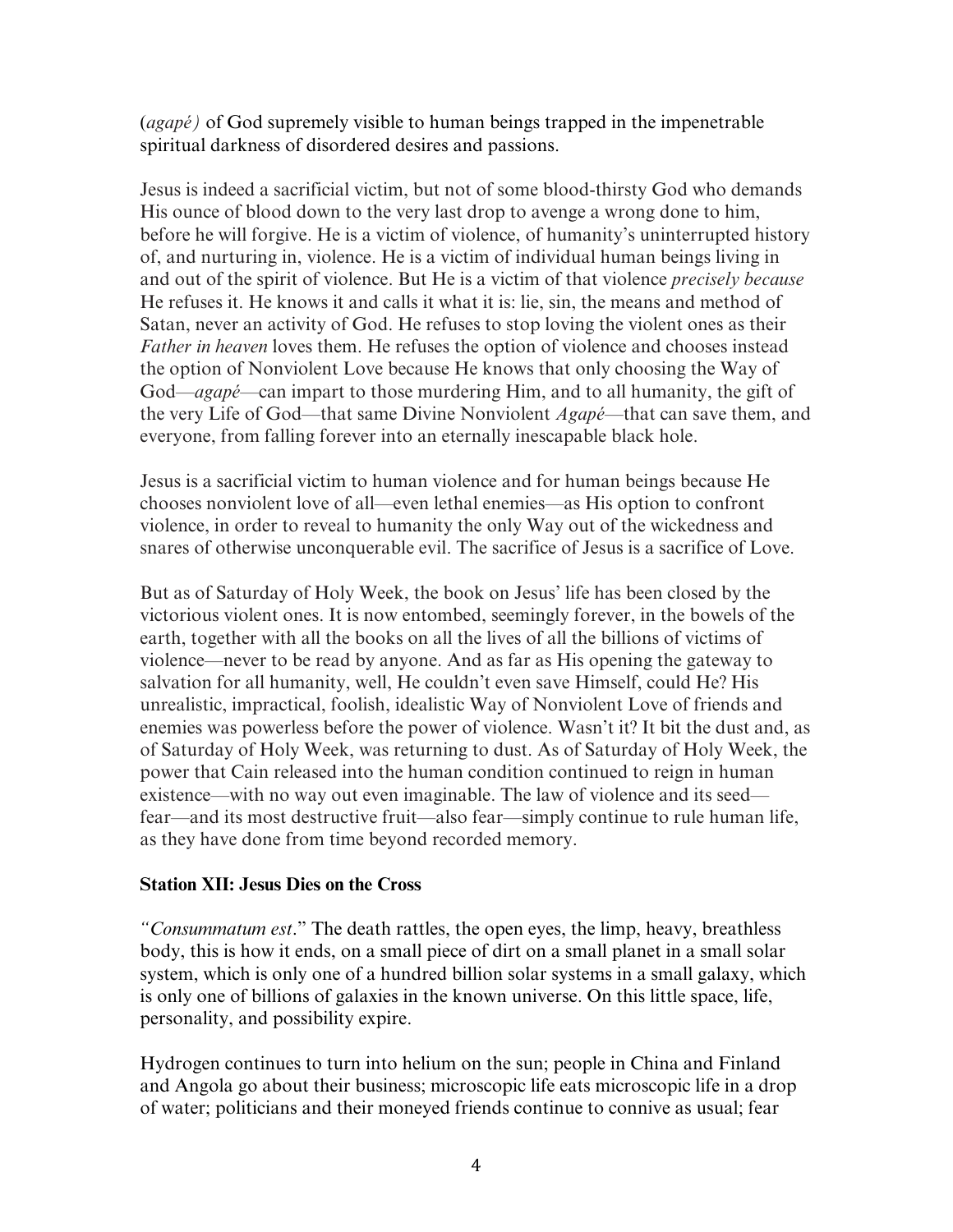seizes the hearts of millions; romance fills the hearts of millions of others; boredom and fatigue empty the hearts of billions; meals are cooked and eaten; dreams are dreamt; revenge is planned; games are played and tens of thousands are buried each day. All this and more continues to happen oblivious to the fact that a person has just freely chosen to give up His life on the cross of nonviolent love. Does anyone know? Does anyone care? Was it worth it? Was it really the right course? What difference does it make?" (*Stations of the Cross of Nonviolent Love*)

So ends Holy Week. Another in the succession of unending unholy weeks of violence has concluded. A life of Nonviolent Love, the life of a human being who believed that through living this Way He was being unreservedly faithful to the will of God and serving humanity has also come to an end. The results: another week of total triumph for the spirit of Cain.

—EMMANUEL CHARLES MCCARTHY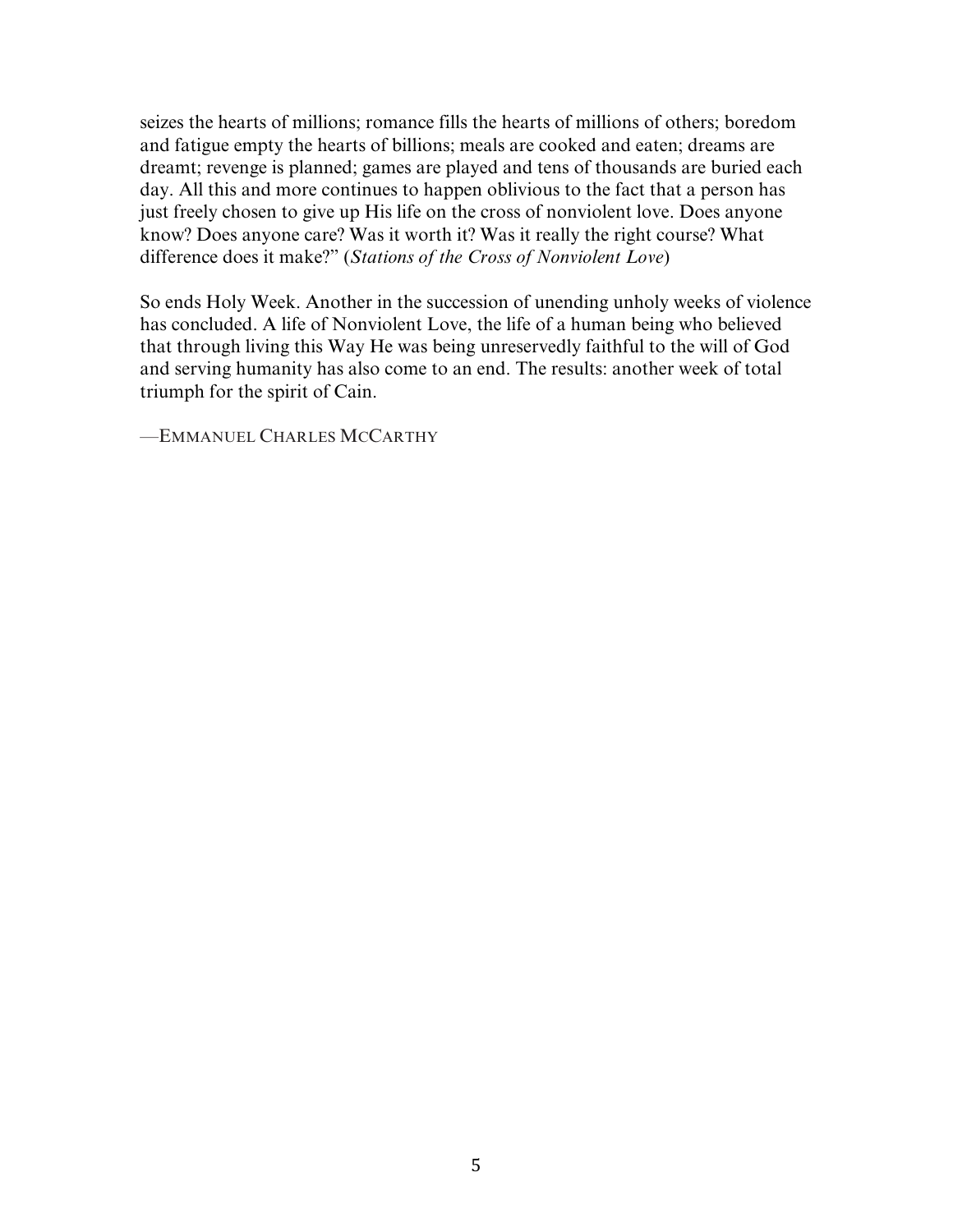## **Monday: Holy Week—A Dangerous Memory**

Friends,

An accurate remembrance of Jesus' torture and murder during Holy Week and of His response of nonviolent love to the violence directed against Him is a very dangerous memory. It is dangerous first of all because it is a memory that ends in Jesus' total destruction, with His friends betraying Him, running away and hiding in fear for their lives. All hope that Jesus, the incarnational paragon of nonviolence and nonviolent love was going to bring about significant social, political or religious change in things as they are and as they always have been was—as of three o'clock in the afternoon on Friday of Holy Week—as dead as Jesus. Jesus was dead wrong; the meek never have and never will possess the earth. The violent rule. The default option of all ruling power comes from the barrel of a gun. The violent may tolerate the likes of the nonviolent Jesus for a while but can and will do-him-in if ever they feel the need to do so. As of Saturday of Holy Week, Jesus changed nothing socially, politically or religiously in Israel or in the world. That is a dangerous memory for any Christian who espouses any rendering of Constantinian Christianity—conservative, liberal or radical.

## **Tuesday: Holy Week—A Dangerous Memory**

Friends,

A second reason that an accurate remembrance of Holy Week and of the Passion of Jesus in the *anamnesis* of the Eucharistic Prayer are potentially dangerous memories is that memory defines known history. If the only memory available is the memory of those who were the victors, who successfully prevailed, then the very identity of people is formed from the narration of these memories and from the values, attitudes and beliefs the victors and the successful embody and encourage. Generally there is hardly any remembrance in history of the losers, the oppressed, the forgotten, the broken, the victims—like Jesus of Nazareth.

When secular and religious memory is controlled by the 1%, it is assured that what they include and what they erase, what they emphasize and what they downplay, what they glorify and what they ignore in memory, and therefore in history, has as its purpose creating an identity for human beings, which is thoroughly consistent with the interests and needs of the 1%. As Johannes Metz writes, *"Selective memory that remembers only the triumph of the powerful and "screens out" the agony of their victims, creates a false consciousness of our past and an opiate for our present."*

Since grace works through nature and not independent of it, the primal experiential memory during Holy Week should be the primal natural phenomena of Holy Week, the agony of the victim Jesus at the hands of the powerful, and by empathic extension the agony of all victims of the "great ones." But it is not. Such a memory is too dangerous to the 1% of this world, who have built their victories and success on an ongoing, *en masse,* agonizing crucifixion of human beings. But if memory is distorted, by commission or by omission, to that extent it will distort any spiritual, metaphysical or mystical experience and/or interpretation derived from it.

Martin Luther said of the princes of Germany who were protecting him from the violence of the Church of Rome but who were also being attacked by the peasants they had been brutally oppressing for generations, *"It is easier today for a prince to get to heaven by killing a peasant*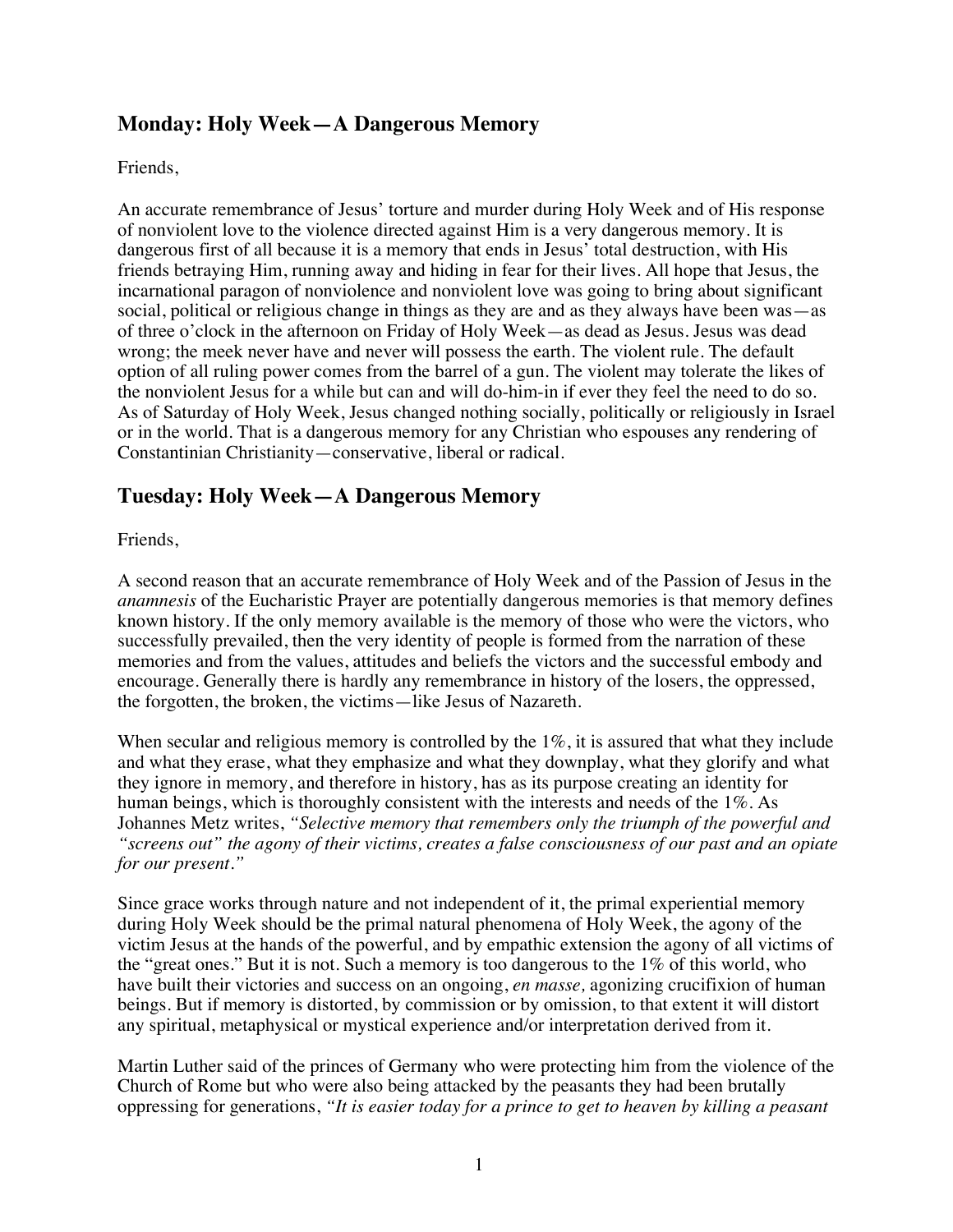*than by prayer.*" The memory reflected upon in sermons and homilies and pieties during Holy Week, like the memory presented during the Eucharist, is composed and mediated, since the time of Constantine, by the victorious 1% and their kept scribes. Think about that and the dearth of concern about the Nonviolent Jesus of the Gospels and His Way of Nonviolent Love of friends and enemies in all the Churches of Christianity today and for the last 1700 years.

### **Wednesday: Holy Week—A Dangerous Memory**

### Friends,

A third reason that accurate remembrances of Holy Week and of Jesus' Passion in the *anamnesis* of the Eucharist Prayer are potentially dangerous memories is that such memories do not look only to the past; they also look toward the future. Acute memories of acute human suffering have the power to motivate people to make life better in the future, especially if the particular suffering remembered is still unabatedly operative in the world. New memories of human suffering or new insight into well-known memories of human suffering can reveal the tragic flaw in the taken-for-granted worldview of a group. Pondering the memory of a single suffering person has the power to undermine the prevailing myths by which a secular or a religious society and its rulers live and operate, e.g., the memory of one Third World mother in agony and out of her mind with horror holding her child who has just been decapitated by a First World drone or smart bomb. But, memory must be kept alive for it to have a future and not just a past.

The Church is supposed to be the bearer of the dangerous memory of Jesus, a victim of the violence of the powerful, and by compassionate extension the bearer of the dangerous memory of all the victims of the violence of the powerful across the ages down to this very day. The Church is supposed to be the bearer of the dangerous memory of Jesus' torture and death that motivates witnessing to humanity by word and deed to overcome evil with good (Christlike *agapé*). The Church is supposed to be the Body of Christ that responds to its own violent victimization in the Way it remembers Christ responded to His violent victimization—thereby breaking the perennial cycle of violent reciprocity, retaliation and revenge by returning good (*agapé*) for evil. The Church is suppose to be that group of people who hears and listens attentively to the anguished cries of intolerable pain of the victim of the violence of the powerful, Jesus of Nazareth, and by the grace of His cries hears, with compassion and urgency, the anguished cries of all the victims of the violence of the powerful. But is this what the institutional Church is?

Do the Churches of Christianity, in whatever nation they may be situated, proclaim the memory of Jesus in such a way that it draws Christians and others into *strongly identifying with* the victims of the violence of the powerful, beginning with Jesus? Or, is the proclamation of the memory of the torture and murder of Jesus by the institutional Churches of Christianity made so metaphysically and mystically circuitous and innocuous that these Churches nurture their Christian people into *strongly identifying with* the powerful and their violent agents, who operate out of the same spirit and myth as their occupational predecessors, the torturers and murders of Jesus?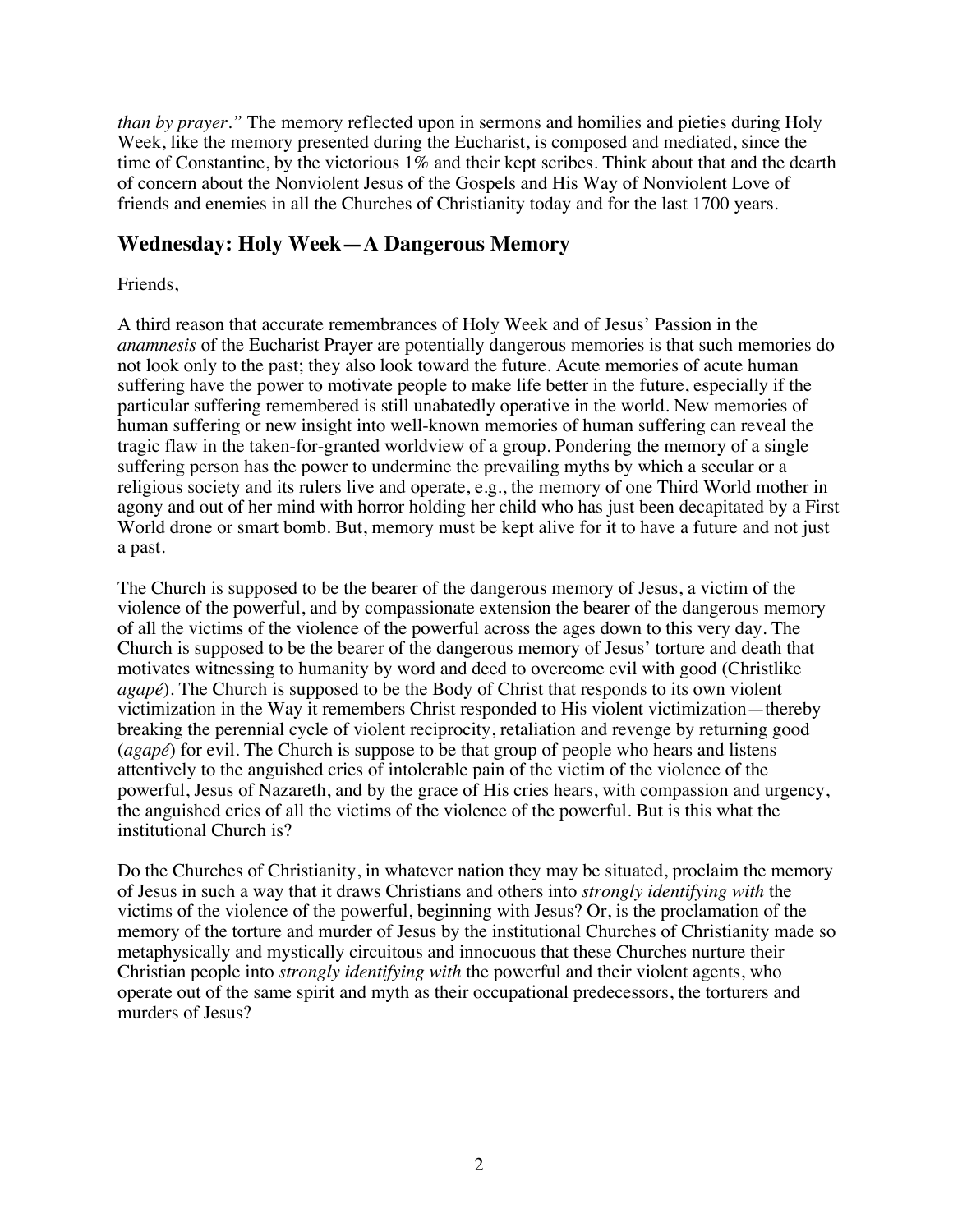### **Thursday: Holy Week—A Dangerous Memory**

*The Eucharist, thanks to which, God's absolute 'no' to violence, pronounced on the cross, is kept alive through the centuries. The Eucharist is the sacrament of non-violence!*

—RANIERO CANTALAMESSA, O.F.M. Cap. (March 11, 2005)

The *narrative* of Jesus' Passion and death was the first part of the Gospel Tradition to acquire a fixed structure and, of all portions of the Gospels, was the first to be included as a recited liturgical remembrance. Note it is the *narrative* of Jesus' Passion and death that was the central remembrance around which the Gospels took form and that was the primal remembrance of Christian liturgical recital. Note also, it was *narrative*, and only *narrative,* tethered intrinsically to the Gospels' Passion *narrative*, which was primal and paramount*—*not theological, metaphysical or mystical expositions of the Passion of Jesus.

Probably a billion Christians participate in the Eucharist, the Lord's Supper, the *Agapé* Meal, the Mass, the Divine Liturgy with some remembrance of Jesus' Passion and death every week. Moreover, billions of other Christians over the last two thousand years have also participated in the Eucharist. Think what the Church and the world might be today, if today and yesterday, Christians continuously heard in the *anamnesis*/remembrance narrative of the Eucharist Prayer—instead of the verbal generalities "suffered" and "died" as the remembrance of Jesus Passion and death—a narrative of particulars drawn directly from the narratives of the Gospels. For example, suppose that instead of simply "suffered and died," a billion Christians this week heard and billions of Christians going all the way back to the time of Constantine continuously heard and pondered a liturgical recital of the Passion narrative along the lines of the following: what would be the state of the Church and humanity at this moment?

…*On the night before He went forth to His eternally memorable and life-giving death, like a Lamb led to slaughter, rejecting violence, loving His enemies, and praying for His persecutors, He bestowed upon His disciples the gift of a New Commandment:* 

#### **"Love one another. As I have loved you, so you also should love one another."**

*Then He took bread into His hands, and giving thanks, broke it, and gave it to His disciples saying:* 

> **"Take this, all of you, and eat of it, for this is my body, which will be given up for you."**

*In a similar way, when the Supper was ended, He took the chalice. And once more giving thanks, He gave it to His disciples, saying:* 

> **"Take this, all of you, and drink from it, for this is the cup of my blood, the blood of the new and eternal covenant, which will be poured out for you and for many, for the forgiveness of sins, "Do this in memory of me."**

*Obedient, therefore, to this precept of salvation, we call to mind and reverence His passion where He lived to the fullest the precepts which He taught for our sanctification. We remember*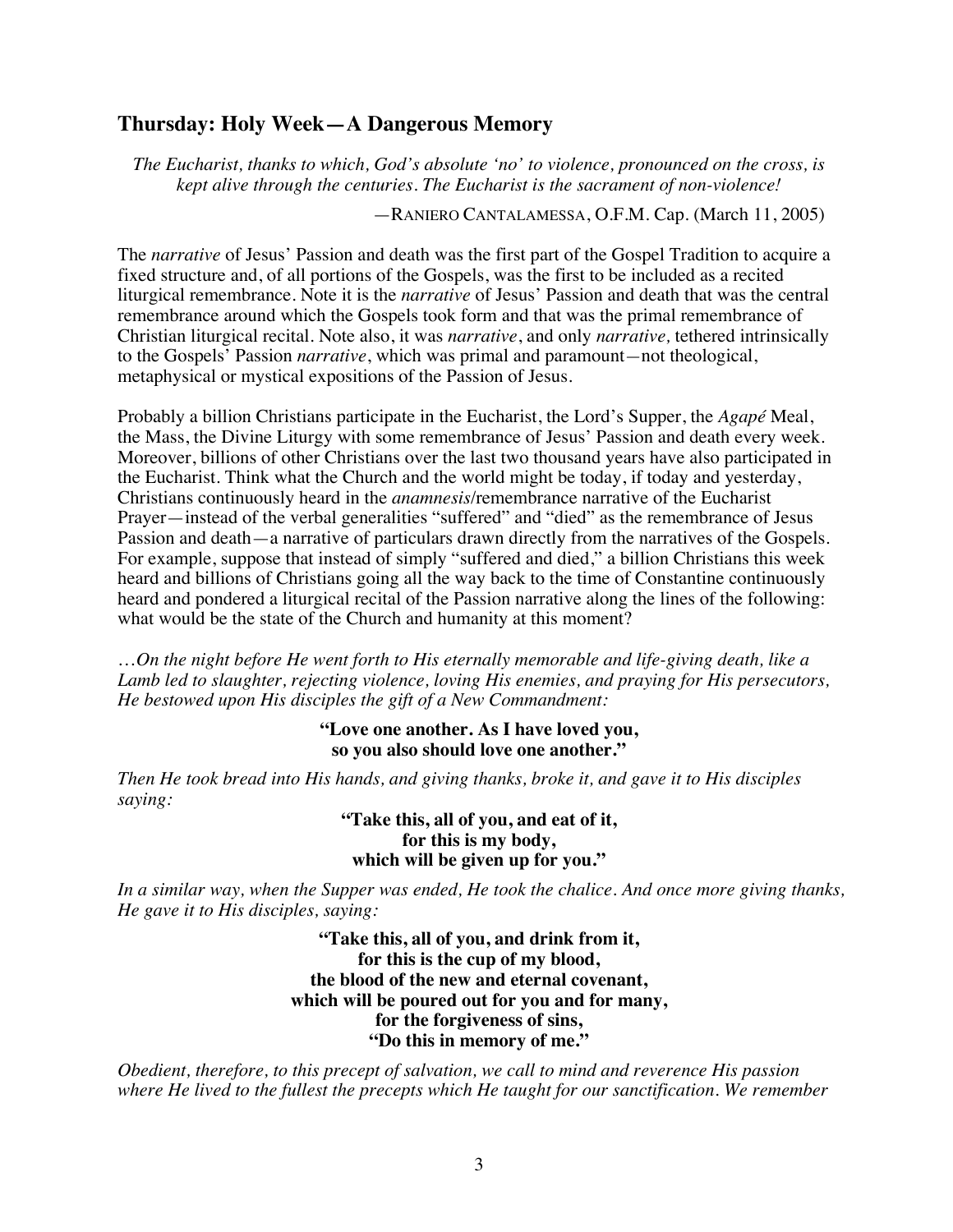*His suffering at the hands of a fallen humanity filled with the spirit of violence and enmity. But, we remember also that He endured this humiliation with a love free of retaliation, revenge, and retribution. We recall His execution on the cross. But, we recall also that He died loving enemies, praying for persecutors, forgiving, and being superabundantly merciful to those for whom justice would have demanded justice. Finally, we celebrate the memory of the fruits of His trustful obedience to thy will, O God: the resurrection on the third day, the ascension into heaven, the enthronement at the right hand, the second and glorious coming. Therefore we offer You your own, from what is your own, in all and for the sake of all…*

*—*Excerpt from THE NONVIOLENT EUCHARIST (1991)

The intentional erasure or hiding or ignoring of a memory or of history always serves an end. It is not possible to envision any spiritual advantage or to find any good end that is served by truncating the Eucharistic Passion narrative down to "suffered and died." Such an extremist shrinking of the narrative of Jesus' Passion all but converts the Eucharistic *anamnesis* into a liturgical instrument of amnesia.

Holy Thursday of Holy Week is a dangerous memory because it is the memory of the institution of the Eucharistic with its two commands: "*Do this in memory of me*," and the "*new commandment: Love one another as I have loved you."* If the *memory of me* is bowdlerized, then the content and meaning of the *new commandment* will be correspondingly bowdlerized. And, the consequence of this interconnected and interactive bowdlerization will be, in the Church and in humanity, what? Look out of the window or turn on the television!

The insertion by the Churches of Christianity of a *narrative* of Jesus' Passion—as clear and as descriptive as the narrative of the Gospels—into the *anamnesis*/remembrance of their Eucharistic Prayer is a requirement of truth, a requirement of *agapé,* a requirement of fidelity to the Word of God Incarnate. It is a gift all Christians need to receive from the leaders of their various Churches. It is a witness to the grace of the cross that all Christians and all humanity need to encounter in Christian practice.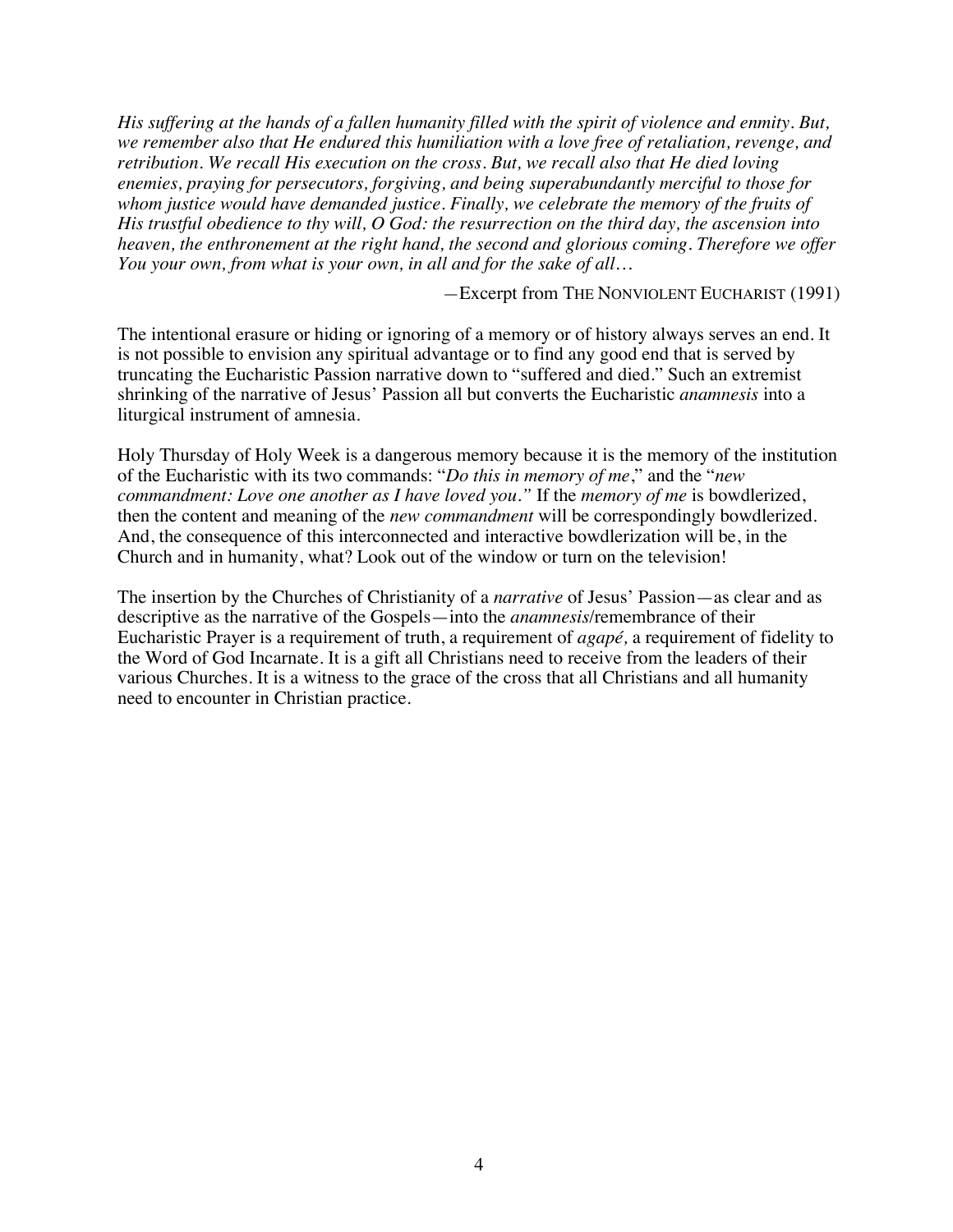# **Friday: Holy Week—A Dangerous Memory**

Friends,

With what magnitude of overwhelming certainty must the truth—that the will of the Father was to nonviolently love (*agapé*) all human beings always—have been in the mind and heart of Jesus on that first Good Friday, that He would choose to be tortured and murdered rather than live some other truth. It was a truth of the Father's will, which was so beyond doubt that He would choose to die living it rather than to live by abandoning it.

And yet, almost universally the institutional Churches of Christianity, their leaders and most Christians are indifferent towards that same truth of the Father and Jesus. They are breezily dismissive of it, or superficially critical of it, or mindlessly mocking of it, or aggressively hostile to it.

For popes, cardinals, bishops, priests, ministers, pastors and Christians, who follow the Christian custom of rejecting this teaching of Jesus and raising up as a moral equivalent a contradictory teaching, e.g., a Christian justified-violence moral theory, Friday of Holy Week is a dangerous memory, if permitted to be remembered fully and accurately. But, it is not as dangerous to soul and body, to self and humanity as forgetting this truth that the Word of God Incarnate explicitly and concretely revealed for all to see that Friday for their redemption revealed at such great cost in the currency of nonviolent suffering love. Take Jesus' nonviolent love of all, friends and enemies, out of Good Friday, and replace it with one of the customary Christian substitutes justifying violence and enmity that Church leaders and Christians now hold and teach as an equivalent way of faithfully following Jesus, and Good Friday—and all that it reveals of God, His power and His wisdom—does not exist.

One would think that something so irremovable and essential for a phenomenon to exist would be equally irremovable and essential whenever the phenomenon and its consequences are referred to or remembered. But, again, almost universally such is not the case in the Churches of Christianity, in the teachings of their leaders or in the minds and hearts of most Christians. Yet, what Jesus knew with certainty was the will of the Father and therefore essential for Him to live on Good Friday in 33 AD, what was equally essential for the Evangelists to record in the Gospels, and what was essential for Good Friday to even exist, is a non-thought in the minds of 95% of Christians today, regardless of their Church or the place they hold in their Church.

Dangerous indeed is the memory of Good Friday for any institution, religious or secular, built and maintained by the brick and mortar of violence and enmity and all the spiritually destructive spirits that they release into that institution. Even more dangerous is the memory of Good Friday for any human life, Christian or non-Christian, built and maintained by the brick and mortar of violence and enmity and all the spiritually destructive spirits they release into the mind and heart of that human life. Dangerous but potentially salvific. For in obliterating all hope that there is any such spiritual reality as redemptive violence, it unambiguously reveals wherein the hope for redemption lies—the nonviolent love of all, in trusting communion with and in trusting imitation of God Incarnate.